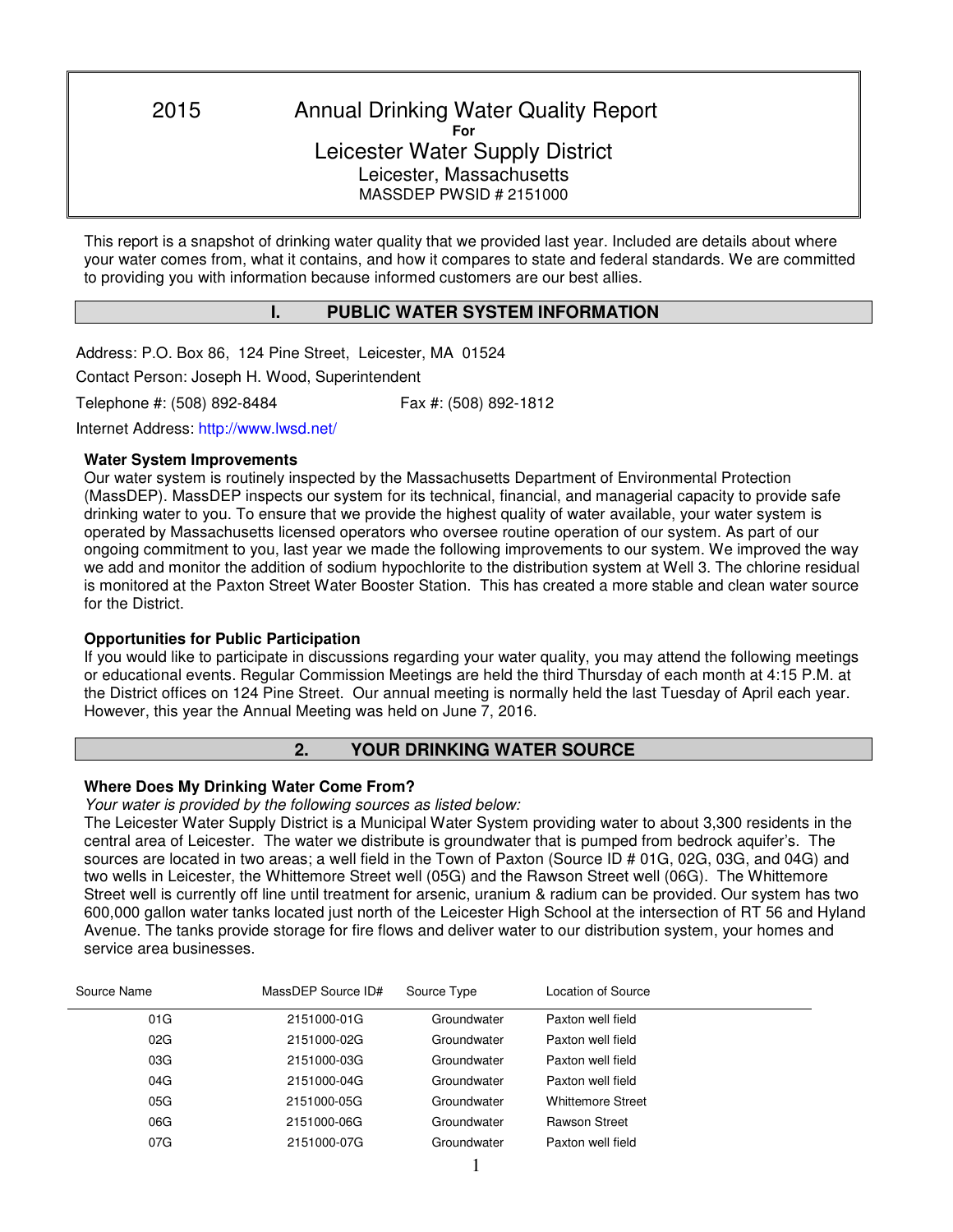### **Is My Water Treated?**

Our water system makes every effort to provide you with safe potable drinking water. To improve the quality of the water delivered to you, we treat it to remove several contaminants.

- *We add a disinfectant to protect you against microbial contaminants.*
- *We chemically treat the water to reduce lead and copper concentrations.*
- *We aerate the water to reduce radon concentrations.(Well #06G)*
- *We chemically treat the water to reduce levels of iron and manganese.*
- *We filter the water to remove uranium and other naturally occurring radionuclides.(Wells 02G, 03G + 06G)*
- *We filter the water to remove arsenic. (Wells 02G, 03G + 06G)*

The water quality of our system is constantly monitored by our operators and MassDEP to determine the effectiveness of existing water treatment systems and to determine if any additional treatment is required.

Prior water quality test results show that the water needs to be treated to continue to meet these goals. To improve the quality of the water, our engineers are working on the design of treatment facilities to remove arsenic and uranium in Well #05G (Whittemore Street)*.* The treatment facility would also treat water that comes from the wells in Paxton. We anticipate that this treatment will be on-line and operational by November 2018.

#### **How Are These Sources Protected?**

MassDEP has prepared a Source Water Assessment Program (SWAP) Report for the water supply source(s) serving this water system. The SWAP Report assesses the susceptibility of public water supplies to contamination.

### **What is My System's Ranking?**

A susceptibility ranking of Moderate was assigned to this system using the information collected during the assessment by MassDEP.

### **Where Can I See The SWAP Report?**

The complete SWAP report is available at our office located at 124 Pine Street, Leicester, MA during regular business hours and online at http://www.mass.gov/dep/water/drinking/sourcewa.htm#reports . For more information, call Joseph H. Wood at (508) 892-8484.

#### **What Can Be Done To Improve Protection?**

Residents can help protect sources by:

- Practicing good septic system maintenance
- Supporting water supply protection initiatives at the next town and/or annual District meeting
- Taking hazardous household chemicals to hazardous materials collection days
- Contacting the water department or Board of Health to volunteer for monitoring or education outreach to schools
- Limiting pesticide and fertilizer use, etc.

## **3. SUBSTANCES FOUND IN TAP WATER**

Sources of drinking water (both tap water and bottled water) include rivers, lakes, streams, ponds, reservoirs, springs, and wells. As water travels over the surface of the land or through the ground, it dissolves naturallyoccurring minerals, and in some cases, radioactive material, and can pick up substances resulting from the presence of animals or from human activity.

Contaminants that may be present in source water include:

**Microbial contaminants** -such as viruses and bacteria, which may come from sewage treatment plants, septic systems, agricultural livestock operations, and wildlife.

**Inorganic contaminants** -such as salts and metals, which can be naturally-occurring or result from urban stormwater runoff, industrial or domestic wastewater discharges, oil and gas production, mining, and farming.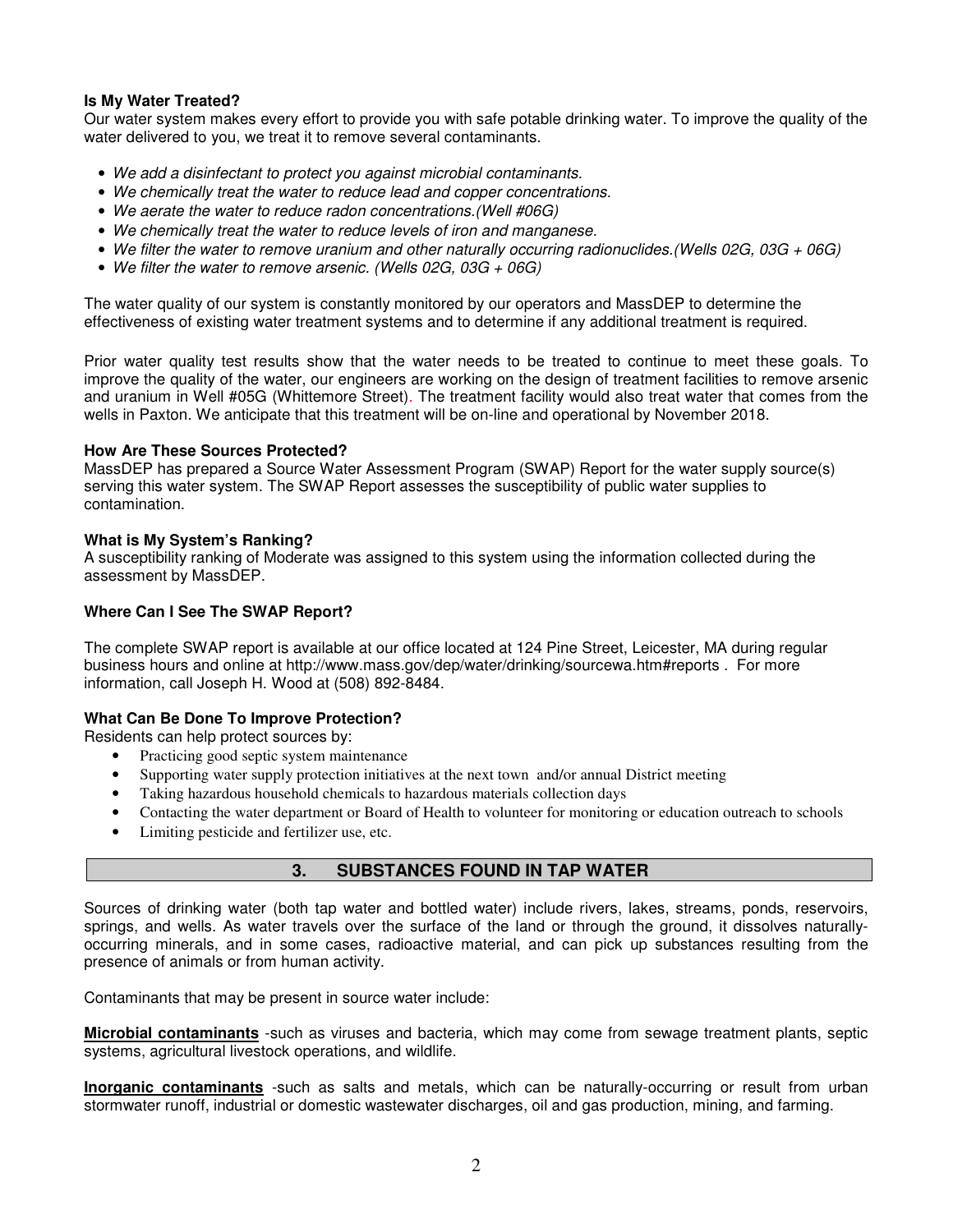**Pesticides and herbicides** -which may come from a variety of sources such as agriculture, urban stormwater runoff, and residential uses.

**Organic chemical contaminants** -including synthetic and volatile organic chemicals, which are by-products of industrial processes and petroleum production, and can also come from gas stations, urban stormwater runoff, and septic systems.

**Radioactive contaminants** -which can be naturally occurring or be the result of oil and gas production and mining activities.

In order to ensure that tap water is safe to drink, the Department of Environmental Protection (MassDEP) and U.S. Environmental Protection Agency (EPA) prescribe regulations that limit the amount of certain contaminants in water provided by public water systems. The Food and Drug Administration (FDA) and Massachusetts Department of Public Health (DPH) regulations establish limits for contaminants in bottled water that must provide the same protection for public health. All drinking water, including bottled water, may reasonably be expected to contain at least small amounts of some contaminants. The presence of contaminants does not necessarily indicate that water poses a health risk. More information about contaminants and potential health effects can be obtained by calling the EPA's Safe Drinking Water Hotline (800-426-4791).

Some people may be more vulnerable to contaminants in drinking water than the general population. Immunocompromised persons such as persons with cancer undergoing chemotherapy, persons who have undergone organ transplants, people with HIV/AIDS or other immune system disorders, some elderly, and some infants can be particularly at risk from infections. These people should seek advice about drinking water from their health care providers. EPA/Centers for Disease Control and Prevention (CDC) guidelines on lowering the risk of infection by cryptosporidium and other microbial contaminants are available from the Safe Drinking Water Hotline (800-426- 4791).

## **4. IMPORTANT DEFINITIONS**

**Maximum Contaminant Level (MCL)** – The highest level of a contaminant that is allowed in drinking water. MCLs are set as close to the MCLGs as feasible using the best available treatment technology.

**Maximum Contaminant Level Goal (MCLG)** –The level of a contaminant in drinking water below which there is no known or expected risk to health. MCLGs allow for a margin of safety.

**Maximum Residual Disinfectant Level (MRDL) --** The highest level of a disinfectant (chlorine, chloramines, chlorine dioxide) allowed in drinking water. There is convincing evidence that addition of a disinfectant is necessary for control of microbial contaminants.

**Maximum Residual Disinfectant Level Goal (MRDLG)** -- The level of a drinking water disinfectant (chlorine, chloramines, chlorine dioxide) below which there is no known of expected risk to health. MRDLG's do not reflect the benefits of the use of disinfectants to control microbial contaminants.

**Treatment Technique (TT)** – A required process intended to reduce the level of a contaminant in drinking water.

Action Level (AL) – The concentration of a contaminant which, if exceeded, triggers treatment or other requirements that a water system must follow.

**90th Percentile** – Out of every 10 homes sampled, 9 were at or below this level.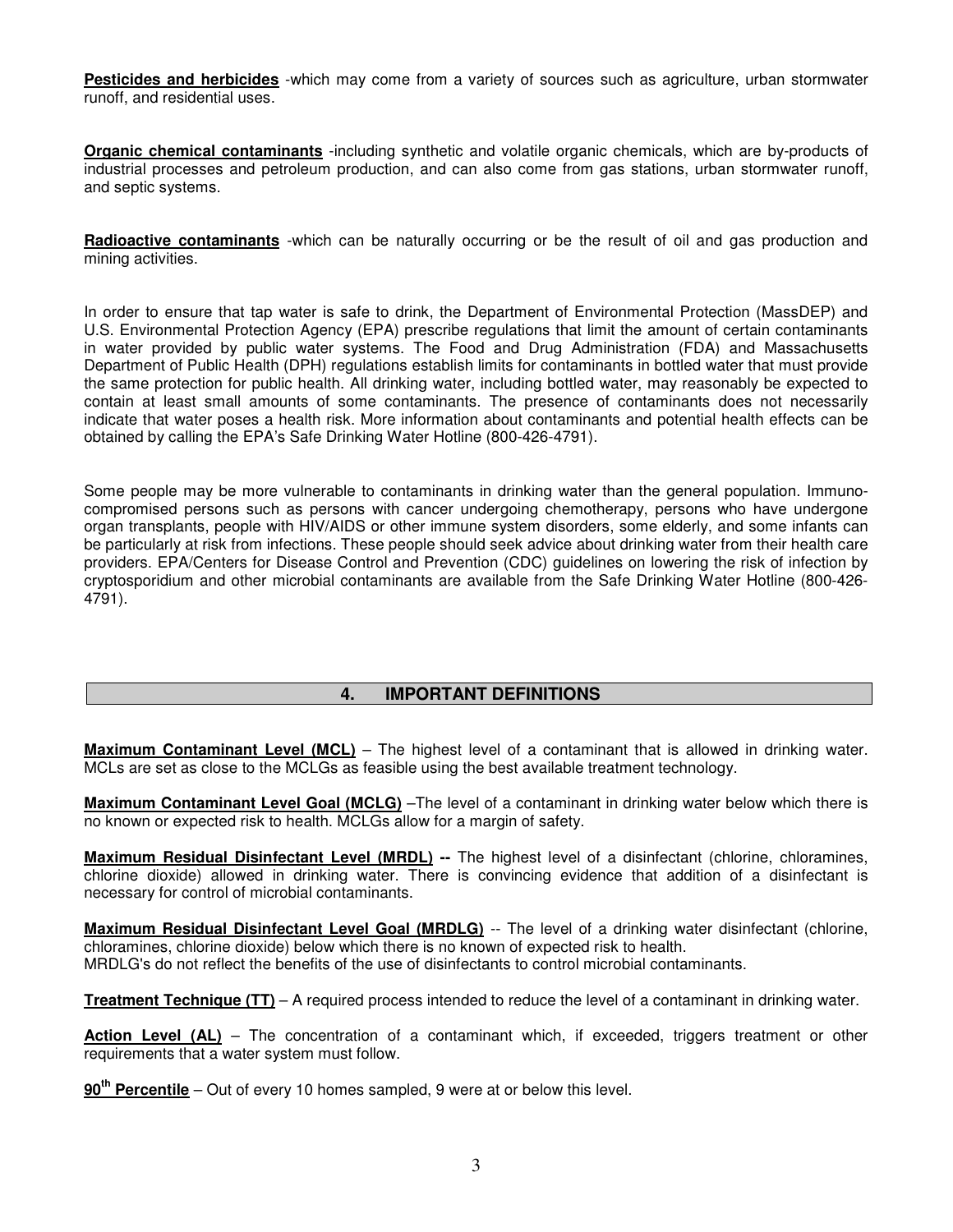**Variances and Exemptions** – State or EPA permission not to meet an MCL or a treatment technique under certain conditions.

- ppm = parts per million, or milligrams per liter  $(mq)$
- $ppb = parts per billion, or micrograms per liter (uq/l)$
- $ppt = parts per trillion, or nanograms per liter$
- $pCi/1$  = picocuries per liter (a measure of radioactivity)
- NTU = Nephelometric Turbidity Units
- $ND$  = Not Detected<br> $N/A$  = Not Applicable
- $=$  Not Applicable

mrem/year = millimrems per year (a measure of radiation absorbed by the body)

**Secondary Maximum Contaminant Level (SMCL)** – These standards are developed to protect the aesthetic qualities of drinking water and are not health based.

**Massachusetts Office of Research and Standards Guideline (ORSG)** – This is the concentration of a chemical in drinking water, at or below which, adverse health effects are unlikely to occur after chronic (lifetime) exposure. If exceeded, it serves as an indicator of the potential need for further action.

# **5. WATER QUALITY TESTING RESULTS**

#### **What Does This Data Represent?**

The water quality information presented in the table(s) is from the most recent round of testing done in accordance with the regulations. All data shown was collected during the last calendar year unless otherwise noted in the table(s).

|                 | Date(s)<br>Collected | 90 <sup>TH</sup><br>percentile | Action<br>Level | <b>MCLG</b> | # of sites<br>sampled | # of sites above<br><b>Action Level</b> | Possible Source of Contamination                                                                                |
|-----------------|----------------------|--------------------------------|-----------------|-------------|-----------------------|-----------------------------------------|-----------------------------------------------------------------------------------------------------------------|
| Lead<br>(ppb)   | 9/16/2015            | .0012                          | 15              | 0           | 12                    |                                         | Corrosion of household<br>plumbing systems; Erosion of<br>natural deposits                                      |
| Copper<br>(ppm) | 9/16/2015            | 0.14                           | 1.3             | 1.3         | 12                    |                                         | Corrosion of household<br>plumbing systems; Erosion of<br>natural deposits; Leaching<br>from wood preservatives |

"If present, elevated levels of lead can cause serious health problems, especially for pregnant women and young children. Lead in drinking water is primarily from materials and components associated with service lines and home plumbing. Leicester Water Supply District is responsible for providing high quality drinking water, but cannot control the variety of materials used in plumbing components. When your water has been sitting for several hours, you can minimize the potential for lead exposure by flushing your tap for 30 seconds to 2 minutes before using water for drinking or cooking. If you are concerned about lead in your water, you may wish to have your water tested. Information on lead in drinking water, testing methods, and steps you can take to minimize exposure is available from the Safe Drinking Water Hotline or at http://www.epa.gov/safewater/lead."

|                             | Highest # Positive<br>in a month | <b>MCL</b> | <b>MCLG</b> | Violation<br>(Y/N) | Possible Source of Contamination     |
|-----------------------------|----------------------------------|------------|-------------|--------------------|--------------------------------------|
| <b>Total Coliform</b>       |                                  |            |             | N                  | Naturally present in the environment |
| Fecal Coliform or<br>E.coli |                                  |            |             | N                  | Human and animal fecal waste         |

\* Compliance with the Fecal Coliform/E.coli MCL is determined upon additional repeat testing.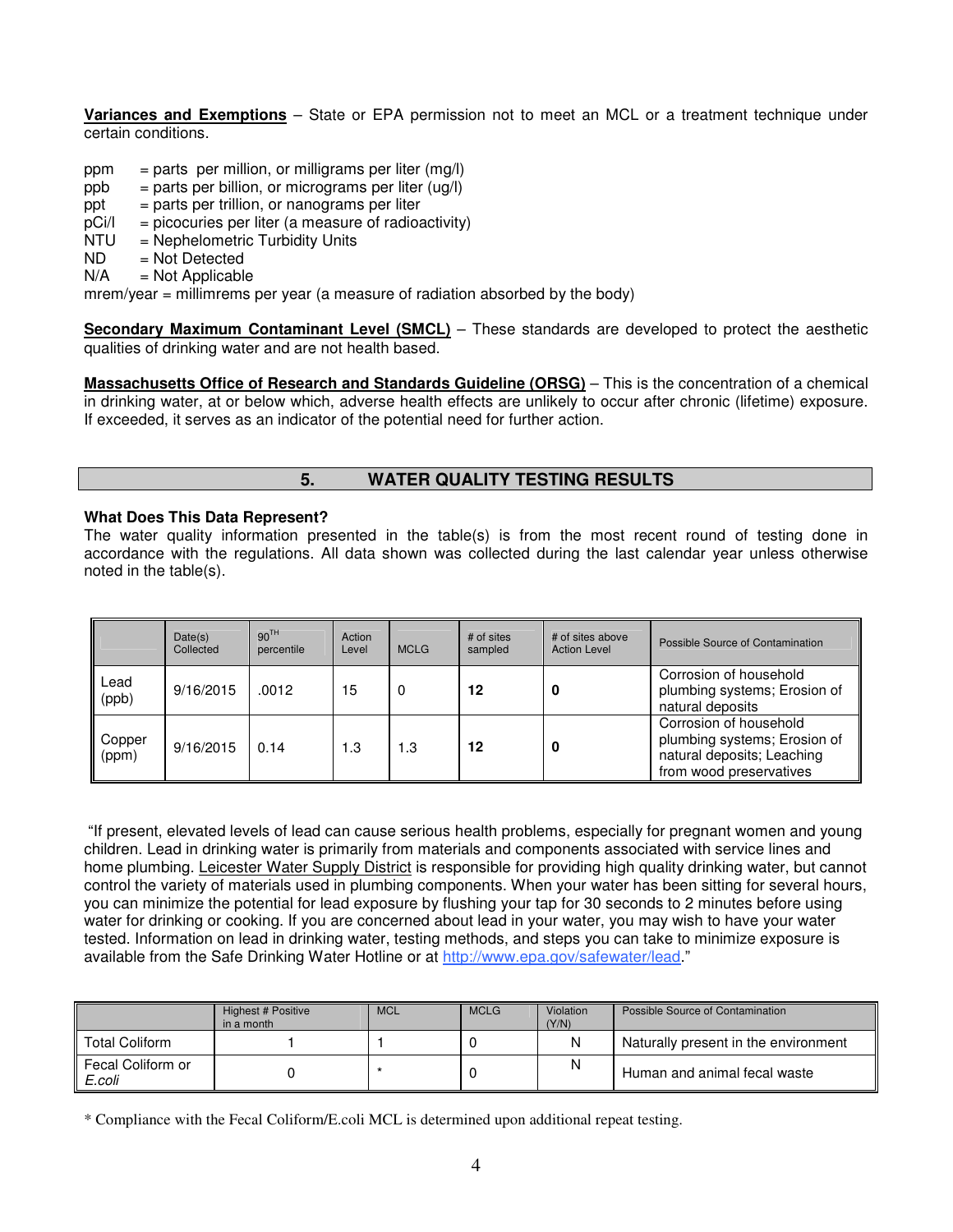| <b>Regulated Contaminant</b>  | Date(s)<br>Collected                      | <b>Highest Result or</b><br><b>Highest Running</b><br>Average<br>Detected | Range<br>Detected | <b>MCL</b><br>or<br><b>MRDL</b> | MCLG or<br><b>MRDLG</b> | Violation<br>(Y/N) | Possible Source(s) of<br>Contamination                                                                                                             |  |  |  |  |  |
|-------------------------------|-------------------------------------------|---------------------------------------------------------------------------|-------------------|---------------------------------|-------------------------|--------------------|----------------------------------------------------------------------------------------------------------------------------------------------------|--|--|--|--|--|
| <b>Inorganic Contaminants</b> |                                           |                                                                           |                   |                                 |                         |                    |                                                                                                                                                    |  |  |  |  |  |
| Antimony (ppb)                | 4/28/15                                   | <b>ND</b>                                                                 |                   | 6                               | 6                       |                    | Discharge from fire<br>retardants; ceramics;<br>electronics; solder                                                                                |  |  |  |  |  |
| <b>Rock Well #2 (02G)</b>     |                                           |                                                                           |                   |                                 |                         |                    |                                                                                                                                                    |  |  |  |  |  |
| Arsenic (ppb)                 | 1/13/15<br>4/28/15<br>9/29/15<br>12/18/15 | <b>ND</b>                                                                 |                   | 10                              |                         |                    | Erosion of natural<br>deposits; runoff from<br>orchards; runoff from<br>glass and electronics<br>production wastes                                 |  |  |  |  |  |
| Rock Well #3 (03G)            |                                           |                                                                           |                   |                                 |                         |                    |                                                                                                                                                    |  |  |  |  |  |
| Arsenic (ppb)                 | 1/13/15<br>4/28/15<br>9/29/15<br>12/18/15 | <b>ND</b>                                                                 |                   | 10                              |                         |                    | Erosion of natural<br>deposits; runoff from<br>orchards; runoff from<br>glass and electronics<br>production wastes                                 |  |  |  |  |  |
| Rock Well #5 (06G)            |                                           |                                                                           |                   |                                 |                         |                    |                                                                                                                                                    |  |  |  |  |  |
| Arsenic (ppb)                 | 1/13/15<br>4/28/15<br>9/29/15<br>12/18/15 | <b>ND</b>                                                                 |                   | 10                              |                         |                    | Erosion of natural<br>deposits; runoff from<br>orchards; runoff from<br>glass and electronics<br>production wastes                                 |  |  |  |  |  |
| Barium (ppm)                  | 4/28/2015                                 | 0.024                                                                     |                   | $\mathbf{2}$                    | $\mathbf{2}$            |                    | Discharge of drilling<br>wastes; discharge from<br>metal refineries; erosion<br>of natural deposits                                                |  |  |  |  |  |
| Beryllium (ppb)               | 4/28/2015                                 | <b>ND</b>                                                                 |                   | 4                               | 4                       |                    | Discharge from electrical,<br>aerospace, and defense<br>industries; erosion of<br>natural deposits                                                 |  |  |  |  |  |
| Cadmium (ppb)                 | 4/28/2015                                 | <b>ND</b>                                                                 |                   | 5                               | 5                       |                    | Corrosion of galvanized<br>pipes; erosion of natural<br>deposits; discharge from<br>metal refineries; runoff<br>from waste batteries and<br>paints |  |  |  |  |  |
| Chromium (ppb)                | 4/28/2015                                 | ND.                                                                       |                   | 100                             | 100                     |                    | Discharge from pulp mills;<br>erosion of natural<br>deposits                                                                                       |  |  |  |  |  |
| Cyanide (ppb)                 | 4/28/2015                                 | ND.                                                                       |                   | 200                             | 200                     |                    | Discharge from metal<br>factories; discharge from<br>plastic and fertilizer<br>factories                                                           |  |  |  |  |  |
| Mercury (ppb)                 | 4/28/2015                                 | ND.                                                                       |                   | $\overline{c}$                  | $\boldsymbol{2}$        |                    | Erosion of natural<br>deposits; discharge from<br>refineries and factories;<br>runoff from landfills; runoff<br>from cropland                      |  |  |  |  |  |
| Nitrate (ppm)                 | 4/28/2015                                 | 1.4                                                                       | ND-1.4            | 10                              | 10                      |                    | Runoff from fertilizer use;<br>leaching from septic<br>tanks; sewage; erosion of<br>natural deposits                                               |  |  |  |  |  |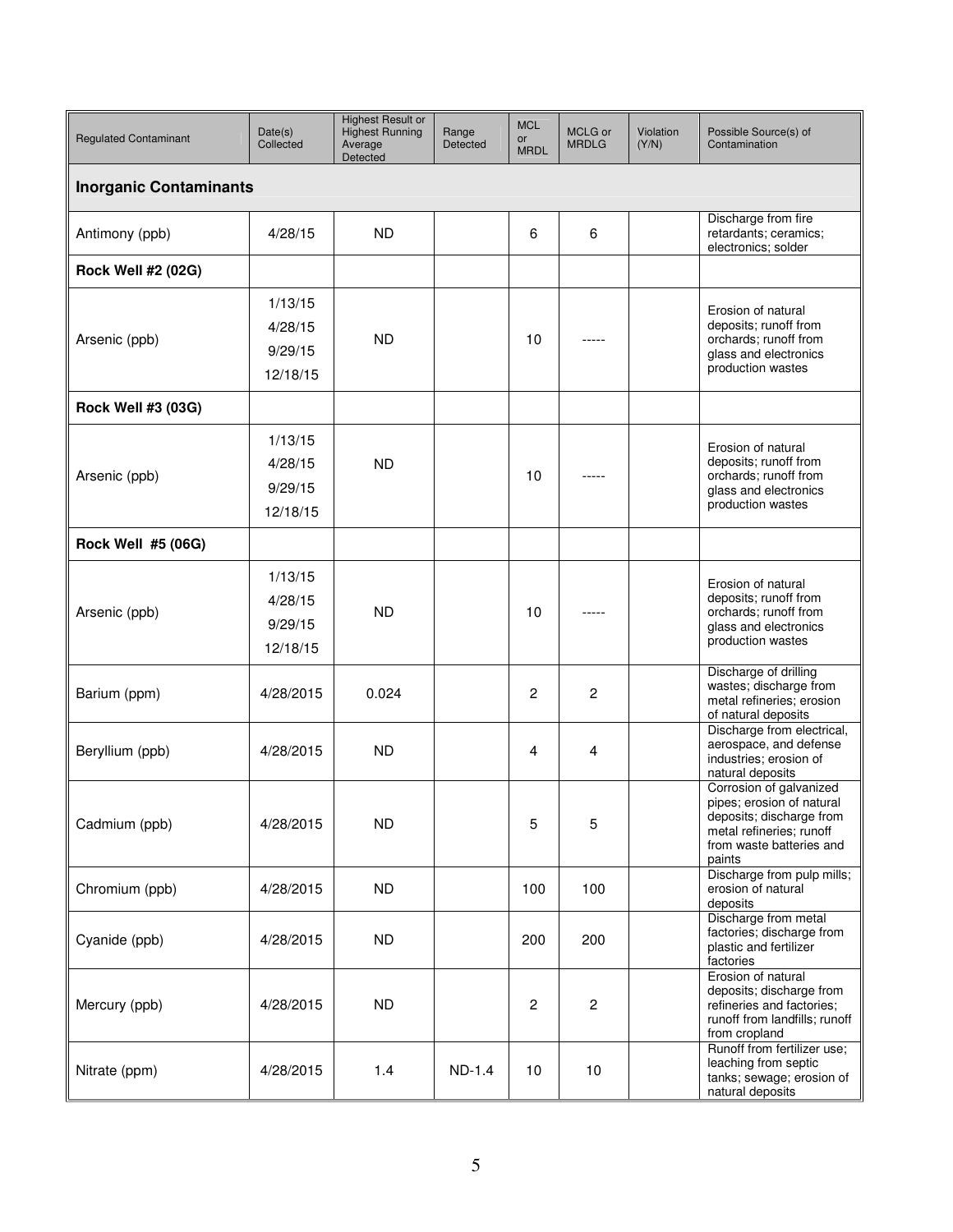| <b>Regulated Contaminant</b>                   | Date(s)<br>Collected | <b>Highest Result or</b><br><b>Highest Running</b><br>Average<br>Detected | Range<br>Detected | <b>MCL</b><br><b>or</b><br><b>MRDL</b> | MCLG or<br><b>MRDLG</b> | Violation<br>(Y/N) | Possible Source(s) of<br>Contamination                                                                                                   |
|------------------------------------------------|----------------------|---------------------------------------------------------------------------|-------------------|----------------------------------------|-------------------------|--------------------|------------------------------------------------------------------------------------------------------------------------------------------|
| Nitrite (ppm)                                  | 4/28/2015            | <b>ND</b>                                                                 |                   | 1                                      | 1                       |                    | Runoff from fertilizer use:<br>leaching from septic<br>tanks; sewage; erosion of<br>natural deposits                                     |
| Perchlorate                                    | 9/29/2015            | <b>ND</b>                                                                 |                   | $\overline{c}$                         | N/A                     |                    | Rocket propellants,<br>fireworks, munitions,<br>flares, blasting agents                                                                  |
| Fluoride (ppm) ■                               | 4/28/2015            | <b>ND</b>                                                                 |                   | 4                                      | 4                       |                    | Erosion of natural<br>deposits; water additive<br>which promotes strong<br>teeth; discharge from<br>fertilizer and aluminum<br>factories |
| <b>Volatile Organic</b><br><b>Contaminants</b> |                      |                                                                           |                   |                                        |                         |                    |                                                                                                                                          |
| Benzene (ppb)                                  | 4/28/2015            | <b>ND</b>                                                                 |                   | 5                                      | $\mathbf 0$             |                    | Discharge from factories;<br>leaching from gas storage<br>tanks and landfills                                                            |
|                                                |                      |                                                                           |                   |                                        |                         |                    |                                                                                                                                          |
| Carbon tetrachloride (ppb)                     | 4/28/2015            | <b>ND</b>                                                                 | <b>ND</b>         | 5                                      | 0                       |                    | Discharge from chemical<br>plants and other industrial<br>activities                                                                     |
| Chlorobenzene (ppb)                            | 4/28/2015            | <b>ND</b>                                                                 |                   | 100                                    | 100                     |                    | Discharge from and<br>agricultural chemical<br>factories                                                                                 |
| o-Dichlorobenzene (ppb)                        | 4/28/2015            | <b>ND</b>                                                                 |                   | 600                                    | 600                     |                    | Discharge from industrial<br>chemical factories                                                                                          |
| p-Dichlorobenzene (ppb)                        | 4/28/2015            | <b>ND</b>                                                                 |                   | 5                                      | 5                       |                    | Discharge from industrial<br>chemical factories                                                                                          |
| 1,2-Dichloroethane (ppb)                       | 4/28/2015            | <b>ND</b>                                                                 |                   | 5                                      | $\mathbf 0$             |                    | Discharge from industrial<br>chemical factories                                                                                          |
| 1,1-Dichloroethylene (ppb)                     | 4/28/2015            | <b>ND</b>                                                                 |                   | $\overline{7}$                         | $\overline{7}$          |                    | Discharge from industrial<br>chemical factories                                                                                          |
| cis-1,2-Dichloroethylene<br>(ppb)              | 4/28/2015            | <b>ND</b>                                                                 |                   | 70                                     | 70                      |                    | Breakdown product of<br>trichloroethylene and<br>tetrachloroethylene                                                                     |
| trans-1,2-Dichloroethylene<br>(ppb)            | 4/28/2015            | <b>ND</b>                                                                 |                   | 100                                    | 100                     |                    | Discharge from industrial<br>chemical factories                                                                                          |
| Dichloromethane (ppb)                          | 4/28/2015            | ND.                                                                       |                   | 5                                      | $\mathbf 0$             |                    | Discharge from<br>pharmaceutical and<br>chemical factories                                                                               |
| 1,2-Dichloropropane (ppb)                      | 4/28/2015            | ND.                                                                       |                   | 5                                      | $\mathbf 0$             |                    | Discharge from industrial<br>chemical factories                                                                                          |
| Ethylbenzene (ppb)                             | 4/28/2015            | ND.                                                                       |                   | 700                                    | 700                     |                    | Leaks and spills from<br>gasoline and petroleum<br>storage tanks                                                                         |
| MTBE - Methyl Tertiary<br>Butyl Ether (ppb)    | 4/28/2015            | 0.68                                                                      |                   | <b>ORS</b><br>GL<br>70                 |                         |                    | Fuel additive; leaks and<br>spills from gasoline<br>storage tanks                                                                        |
| Styrene (ppb)                                  | 4/28/2015            | ND.                                                                       |                   | 100                                    | 100                     |                    | Discharge from rubber<br>and plastic factories;<br>leaching from landfills                                                               |
| Tetrachloroethylene<br>(PCE) (ppb)             | 4/28/2015            | ND.                                                                       |                   | 5                                      | $\mathbf 0$             |                    | Discharge from factories<br>and dry cleaners; residual<br>of vinyl-lined water mains                                                     |
| 1,2,4-Triclorobenzene<br>(ppb)                 | 4/28/2015            | ND.                                                                       |                   | 70                                     | 70                      |                    | Discharge from textile-<br>finishing factories                                                                                           |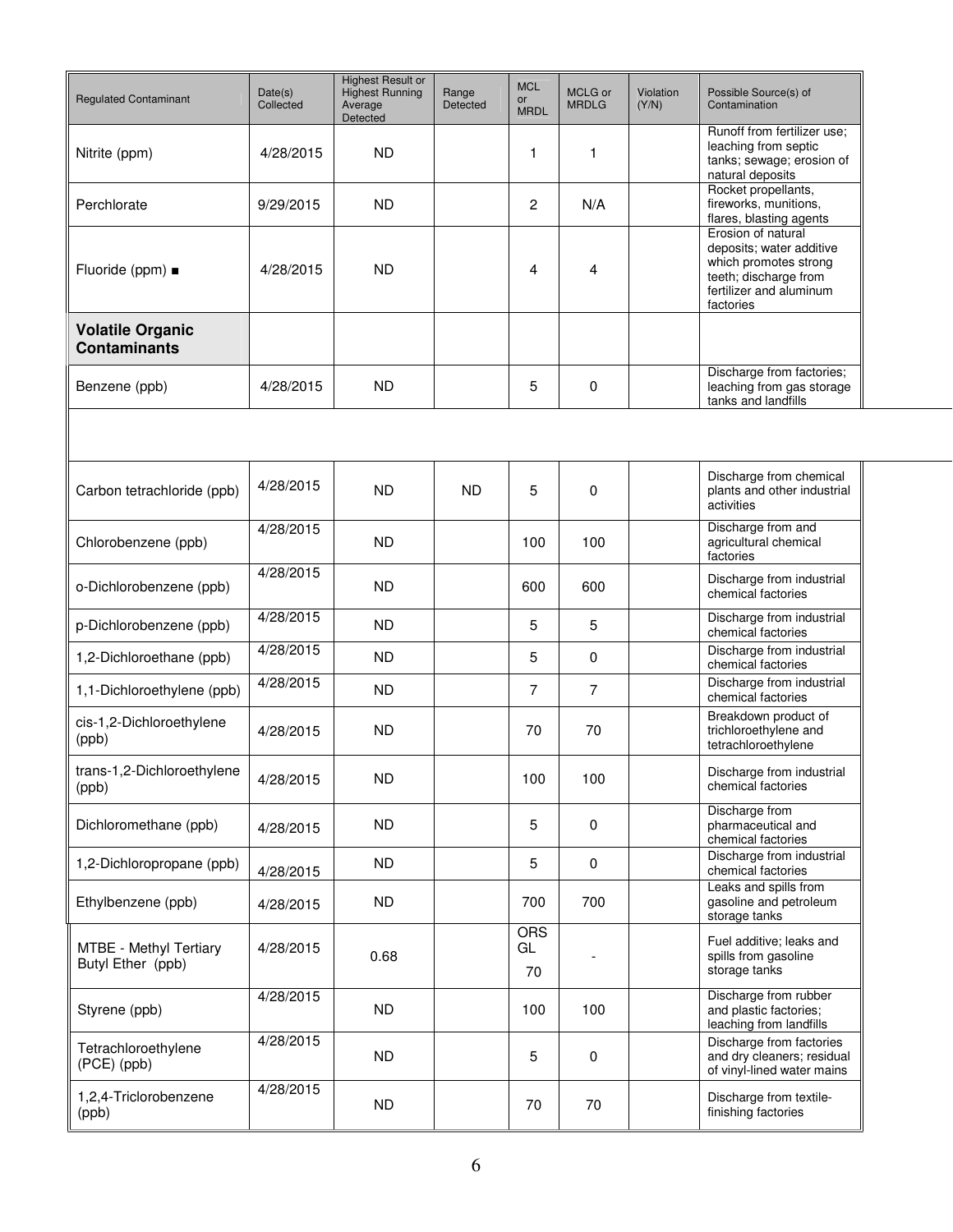| <b>Regulated Contaminant</b>                    | Date(s)<br>Collected | <b>Highest Result or</b><br><b>Highest Running</b><br>Average<br>Detected | Range<br>Detected | <b>MCL</b><br><b>or</b><br><b>MRDL</b> | MCLG or<br><b>MRDLG</b> | Violation<br>(Y/N) | Possible Source(s) of<br>Contamination                                                                                                           |
|-------------------------------------------------|----------------------|---------------------------------------------------------------------------|-------------------|----------------------------------------|-------------------------|--------------------|--------------------------------------------------------------------------------------------------------------------------------------------------|
| 1,1,1-Trichloroethane<br>(ppb)                  | 4/28/2015            | <b>ND</b>                                                                 |                   | 200                                    | 200                     |                    | Discharge from use in<br>septic system cleaners                                                                                                  |
| 1,1,2-Trichloroethane<br>(ppb)                  | 4/28/2015            | <b>ND</b>                                                                 |                   | 5                                      | 3                       |                    | Discharge from industrial<br>chemical factories                                                                                                  |
| Trichloroethylene (TCE)<br>(ppb)                | 4/28/2015            | <b>ND</b>                                                                 |                   | 5                                      | 0                       |                    | Discharge from metal<br>degreasing sites and<br>other factories                                                                                  |
| Toluene (ppm)                                   | 4/28/2015            | <b>ND</b>                                                                 |                   | 1                                      | 1                       |                    | Leaks and spills from<br>gasoline and petroleum<br>storage tanks; discharge<br>from petroleum factories                                          |
| Vinyl Chloride (ppb)                            | 4/28/2015            | <b>ND</b>                                                                 |                   | $\overline{c}$                         | 0                       |                    | Leaching from PVC<br>piping; discharge from<br>plastics factories                                                                                |
| Xylenes (ppm)                                   | 4/28/2015            | <b>ND</b>                                                                 |                   | 10                                     | 10                      |                    | Leaks and spills from<br>gasoline and petroleum<br>storage tanks; discharge<br>from petroleum factories;<br>discharge from chemical<br>factories |
| Radioactive<br><b>Contaminants</b>              |                      |                                                                           |                   |                                        |                         |                    |                                                                                                                                                  |
| Gross Alpha (pCi/l)<br>(minus uranium)          | 4/28/2015            | 3.67                                                                      |                   | 15                                     | 0                       |                    | Erosion of natural<br>deposits                                                                                                                   |
| Radium 226 & 228 (pCi/L)<br>(combined values)   | 4/28/2015            | 0.25                                                                      |                   | 5                                      | 0                       |                    | Erosion of natural<br>deposits                                                                                                                   |
| Uranium (ppb)                                   | 4/28/2015            | <b>ND</b>                                                                 |                   | 30                                     | 0                       |                    | Erosion of natural<br>deposits                                                                                                                   |
| <b>Synthetic Organic</b><br><b>Contaminants</b> |                      |                                                                           |                   |                                        |                         |                    |                                                                                                                                                  |
| $2,4-D$ (ppb)                                   | 4/28/2015            | <b>ND</b>                                                                 |                   | 70                                     | 70                      |                    | Runoff from herbicide<br>used on row crops                                                                                                       |
| Acrylamide                                      | 5/3/2012             | <b>ND</b>                                                                 |                   | $TT =$<br>5%                           | 0                       |                    | Added to water during<br>sewage/wastewater<br>treatment                                                                                          |
| Alachlor (ppb)                                  | 4/28/2015            | $\overline{ND}$                                                           |                   | $\overline{2}$                         | $\mathbf 0$             |                    | Runoff from herbicide<br>used on row crops                                                                                                       |
| Atrazine (ppb)                                  | 4/28/2015            | $\overline{ND}$                                                           |                   | 3                                      | 3                       |                    | Runoff from herbicide<br>used on row crops                                                                                                       |
| Benzo(a)pyrene (ppt)                            | 4/28/2015            | $\overline{ND}$                                                           |                   | 200                                    | 0                       |                    | Leaching from linings of<br>water storage tanks and<br>distribution lines                                                                        |
| Carbofuran (ppb)                                | 4/28/2015            | $\overline{ND}$                                                           |                   | 40                                     | 40                      |                    | Leaching of soil fumigant<br>used on rice and alfalfa                                                                                            |
| Chlordane (ppb)                                 | 4/28/2015            | <b>ND</b>                                                                 |                   | $\overline{c}$                         | $\mathbf 0$             |                    | Residue of banned<br>termiticide                                                                                                                 |
| Dalapon (ppb)                                   | 4/28/2015            | $\overline{ND}$                                                           |                   | 200                                    | 200                     |                    | Runoff from herbicide<br>used on rights of way                                                                                                   |
| Di (2-ethylhexyl) adipate<br>(ppb)              | 4/28/2015            | <b>ND</b>                                                                 |                   | 400                                    | 400                     |                    | Discharge from chemical<br>factories                                                                                                             |
| Di (2-ethylhexyl) phthalate<br>(ppb)            | 4/28/2015            | <b>ND</b>                                                                 |                   | 6                                      | 0                       |                    | Discharge from rubber<br>and chemical factories                                                                                                  |
| Dibromochloropropane<br>(DBCP) (ppt)            | 4/28/2015            | <b>ND</b>                                                                 |                   | 200                                    | 0                       |                    | Runoff/leaching from soil<br>fumigant used on<br>soybeans, cotton, and<br>orchards                                                               |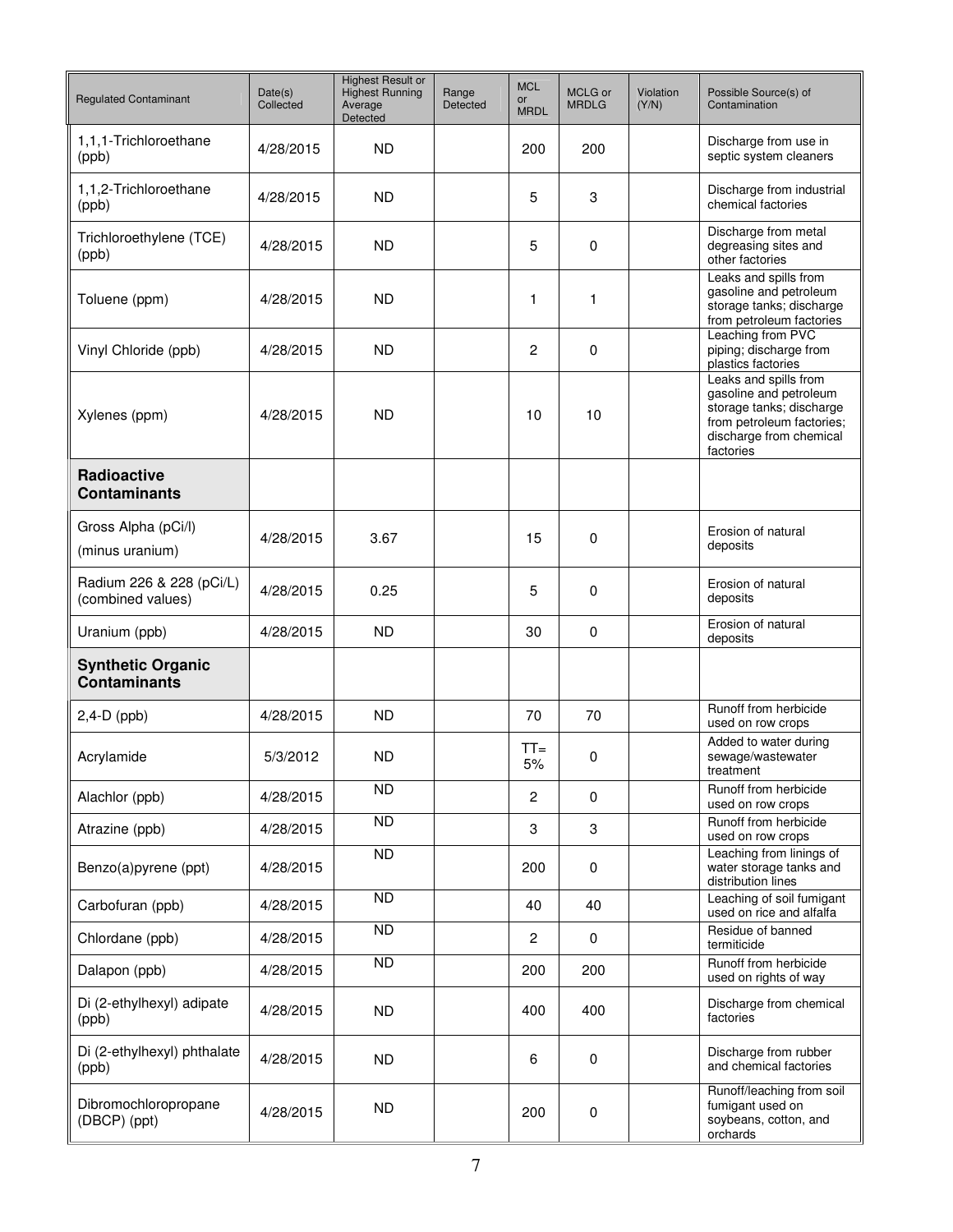| <b>Regulated Contaminant</b>                                           | Date(s)<br>Collected                                           | <b>Highest Result or</b><br><b>Highest Running</b><br>Average<br><b>Detected</b> | Range<br>Detected | <b>MCL</b><br><b>or</b><br><b>MRDL</b> | MCLG or<br><b>MRDLG</b> | Violation<br>(Y/N) | Possible Source(s) of<br>Contamination                                                                            |
|------------------------------------------------------------------------|----------------------------------------------------------------|----------------------------------------------------------------------------------|-------------------|----------------------------------------|-------------------------|--------------------|-------------------------------------------------------------------------------------------------------------------|
| Dinoseb (ppb)                                                          | 4/28/2015                                                      | <b>ND</b>                                                                        |                   | 7                                      | $\overline{7}$          |                    | Runoff from herbicide<br>used on soybeans and<br>vegetables                                                       |
| Endrin (ppb)                                                           | 4/28/2015                                                      | $\overline{ND}$                                                                  |                   | $\overline{c}$                         | $\overline{c}$          |                    | Residue of banned<br>insecticide                                                                                  |
| Epichlorohydrin                                                        | 5/3/2012                                                       | <b>ND</b>                                                                        |                   | $TT =$<br>1%                           | 0                       |                    | Discharge from industrial<br>chemical factories; an<br>impurity of some water<br>treatment chemicals              |
| Ethylene dibromide (EDB)<br>(ppt)                                      | 4/28/2015                                                      | $\overline{ND}$                                                                  |                   | 20                                     | 0                       |                    | Residue of leaded<br>gasoline or runoff from<br>soil fumigant used on<br>tobacco or strawberries                  |
| Heptachlor (ppt)                                                       | 4/28/2015                                                      | <b>ND</b>                                                                        |                   | 400                                    | 0                       |                    | Residue of banned<br>pesticide                                                                                    |
| Heptachlor epoxide (ppt)                                               | 4/28/2015                                                      | <b>ND</b>                                                                        |                   | 200                                    | 0                       |                    | Breakdown of heptachlor                                                                                           |
| Hexachlorobenzene (ppb)                                                | 4/28/2015                                                      | $\overline{ND}$                                                                  |                   | 1                                      | 0                       |                    | Discharge from metal<br>refineries and agricultural<br>chemical factories                                         |
| Hexachlorocyclopentadie<br>ne (ppb)                                    | 4/28/2015                                                      | $\overline{ND}$                                                                  |                   | 50                                     | 50                      |                    | Discharge from chemical<br>factories                                                                              |
| Lindane (ppt)                                                          | 4/28/2015                                                      | $\overline{ND}$                                                                  |                   | 200                                    | 200                     |                    | Runoff/leaching from<br>insecticide used on cattle.<br>lumber, gardens                                            |
| Methoxychlor (ppb)                                                     | 4/28/2015                                                      | <b>ND</b>                                                                        |                   | 40                                     | 40                      |                    | Runoff/leaching from<br>insecticide used on fruits.<br>vegetables, alfalfa,<br>livestock                          |
| Oxamyl (Vydate) (ppb)                                                  | 4/28/2015                                                      | <b>ND</b>                                                                        |                   | 200                                    | 200                     |                    | Runoff/leaching from<br>insecticide used on<br>apples, potatoes and<br>tomatoes                                   |
| Polychlorinated biphenyls<br>(PCBs) (ppt)                              | 4/28/2015                                                      | $\overline{ND}$                                                                  |                   | 500                                    | 0                       |                    | Runoff from landfills;<br>discharge of waste<br>chemicals; residue of<br>banned use in electrical<br>transformers |
| Pentachlorophenol (ppb)                                                | 4/28/2015                                                      | $\overline{ND}$                                                                  |                   | 1                                      | 0                       |                    | Discharge from wood<br>preserving factories                                                                       |
| Picloram (ppb)                                                         | 4/28/2015                                                      | <b>ND</b>                                                                        |                   | 500                                    | 500                     |                    | Herbicide runoff                                                                                                  |
| Simazine (ppb)                                                         | 4/28/2015                                                      | <b>ND</b>                                                                        |                   | 4                                      | 4                       |                    | Herbicide runoff                                                                                                  |
| Toxaphene (ppb)                                                        | 4/28/2015                                                      | ND.                                                                              |                   | 3                                      | 0                       |                    | Runoff/leaching from<br>insecticide used on cotton<br>and cattle                                                  |
| <b>Disinfectants and</b><br><b>Disinfection By-</b><br><b>Products</b> |                                                                |                                                                                  |                   |                                        |                         |                    |                                                                                                                   |
| <b>Total Trihalomethanes</b><br>(TTHMs) (ppb)                          | 2/10/2015<br>4/28/2015<br>5/12/2015<br>8/14/2015<br>11/12/2015 | 13.0                                                                             | $6.8 - 13.0$      | 80                                     |                         |                    | Byproduct of drinking<br>water chlorination                                                                       |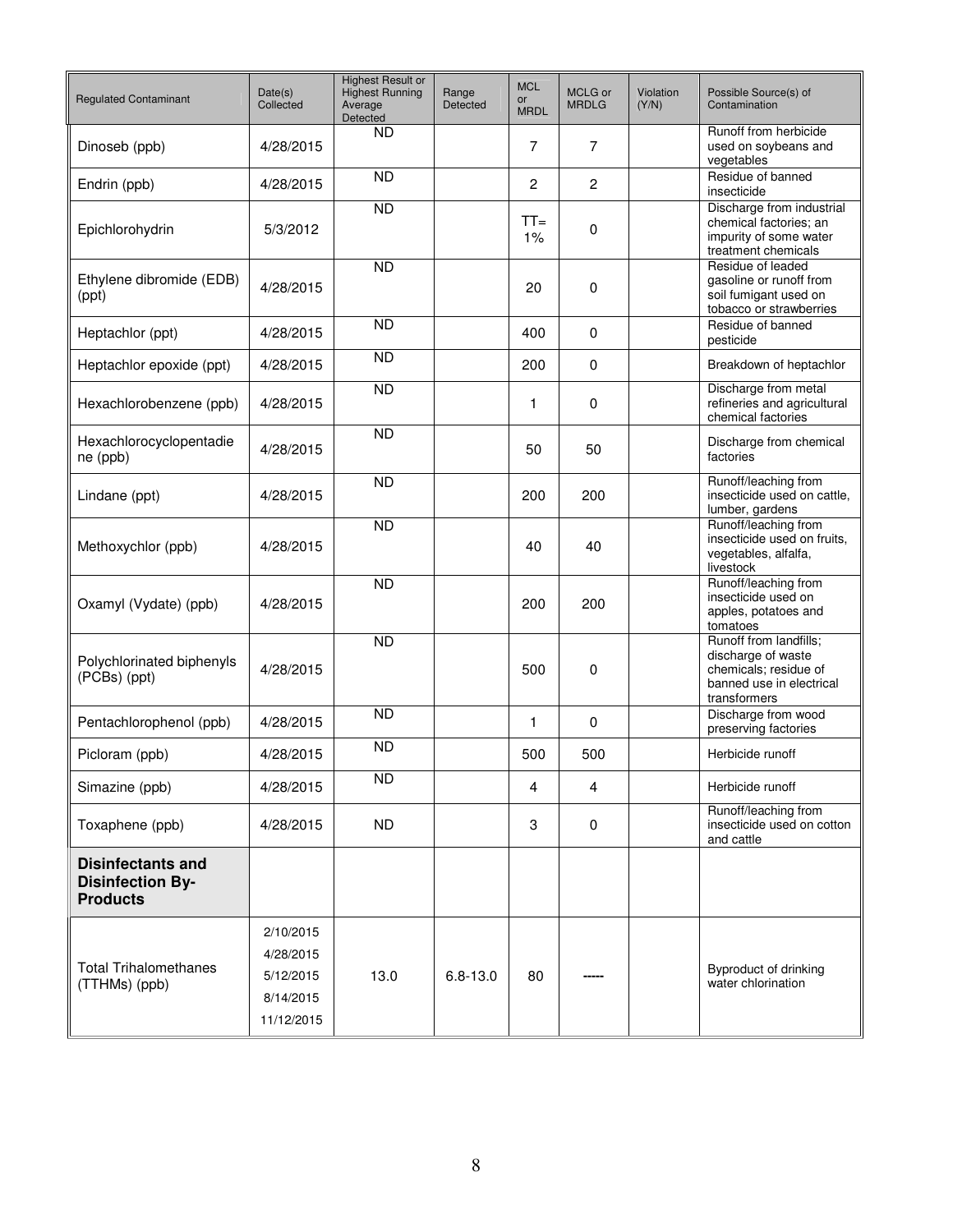| <b>Regulated Contaminant</b>                | Date(s)<br>Collected                                           | <b>Highest Result or</b><br><b>Highest Running</b><br>Average<br>Detected | Range<br>Detected | <b>MCL</b><br>or<br><b>MRDL</b> | MCLG or<br><b>MRDLG</b> | Violation<br>(Y/N) | Possible Source(s) of<br>Contamination      |
|---------------------------------------------|----------------------------------------------------------------|---------------------------------------------------------------------------|-------------------|---------------------------------|-------------------------|--------------------|---------------------------------------------|
| Haloacetic Acids (HAA5)<br>(ppb)            | 2/10/2015<br>4/28/2015<br>5/12/2015<br>8/14/2015<br>11/12/2015 | 2.8                                                                       | $0.50 - 2.8$      | 60                              |                         |                    | Byproduct of drinking<br>water disinfection |
| Chlorine (ppm)<br>(free, total or combined) | Monthly                                                        | 1.31                                                                      |                   | 4                               | 4                       |                    | Water additive used to<br>control microbes  |

■ Fluoride also has a secondary contaminant level (SMCL) of 2 ppm.

▲The MCL for beta particles is 4 mrem/year. EPA considers 50 pCi/L to be the level of concern for beta particles.

Unregulated contaminants are those for which there are no established drinking water standards. The purpose of unregulated contaminant monitoring is to assist regulatory agencies in determining their occurrence in drinking water and whether future regulation is warranted.

| Unregulated and<br><b>Secondary Contaminants</b>                                                    | Date(s)<br>Collected   | Result or<br>Range<br>Detected | Average<br>Detected | <b>SMCL</b> | <b>ORSG</b>              | Possible Source                                                                                                                                                                                                     |  |  |  |  |
|-----------------------------------------------------------------------------------------------------|------------------------|--------------------------------|---------------------|-------------|--------------------------|---------------------------------------------------------------------------------------------------------------------------------------------------------------------------------------------------------------------|--|--|--|--|
| <b>Inorganic Contaminants</b>                                                                       |                        |                                |                     |             |                          |                                                                                                                                                                                                                     |  |  |  |  |
| Sulfate (ppm)                                                                                       | 1/7/2013               | 22-27                          |                     | 250         | $---$                    | Natural sources                                                                                                                                                                                                     |  |  |  |  |
| <b>Organic Contaminants</b>                                                                         |                        |                                |                     |             |                          |                                                                                                                                                                                                                     |  |  |  |  |
| MTBE - Methyl Tertiary Butyl<br>Ether (ppb)                                                         | 4/28/2015              | <b>ND</b>                      |                     | $20 - 40$   | 70                       | Fuel additive; leaks and spills from<br>gasoline storage tanks                                                                                                                                                      |  |  |  |  |
| Other Organic Contaminants - When detected at treatment plant as VOC residuals, not TTHM compliance |                        |                                |                     |             |                          |                                                                                                                                                                                                                     |  |  |  |  |
| Bromodichloromethane<br>(ppb)                                                                       | 4/28/2015              | 0.67                           | ND-0.67             |             |                          | By-product of drinking water<br>chlorination                                                                                                                                                                        |  |  |  |  |
| Bromoform (ppb)                                                                                     | 4/28/2015              | 0.79                           | ND-0.79             | ---         | ---                      | By-product of drinking water<br>chlorination                                                                                                                                                                        |  |  |  |  |
| Chloroform (ppb)                                                                                    | 4/28/2015              | <b>ND</b>                      |                     | $---$       | ---                      | By-product of drinking water<br>chlorination                                                                                                                                                                        |  |  |  |  |
| <b>Secondary Contaminants</b>                                                                       |                        |                                |                     |             |                          |                                                                                                                                                                                                                     |  |  |  |  |
| Iron (ppb)                                                                                          | 1/13/2015<br>4/28/2015 | <b>ND</b>                      |                     | 300         | ---                      | Naturally occurring, corrosion of cast<br>iron pipes                                                                                                                                                                |  |  |  |  |
| Manganese (ppb)                                                                                     | 1/13/2015<br>4/28/2015 | 0.065                          | ND-0.065            | $50*$       | ---                      | Erosion of natural deposits                                                                                                                                                                                         |  |  |  |  |
| Aluminum (ppb)                                                                                      | 1/7/2013               | <b>ND</b>                      |                     | 200         | $\overline{\phantom{a}}$ | Byproduct of treatment process                                                                                                                                                                                      |  |  |  |  |
| Chloride (ppm)                                                                                      | 1/7/2013               | 41-77                          |                     | 250         | ---                      | Runoff from road de-icing, use of<br>inorganic fertilizers, landfill leachates,<br>septic tank effluents, animal feeds,<br>industrial effluents, irrigation drainage,<br>and seawater intrusion in coastal<br>areas |  |  |  |  |
| Color (C.U.)                                                                                        | 1/7/2013               | $\Omega$                       |                     | 15          | $- - -$                  | Naturally occurring organic material                                                                                                                                                                                |  |  |  |  |
| Copper (ppm)                                                                                        | 1/7/2013               | <b>ND</b>                      |                     | 1           | $---$                    | Naturally occurring organic material                                                                                                                                                                                |  |  |  |  |
| Odor (T.O.N.)                                                                                       | 1/7/2013               | $1 - 2$                        |                     | 3 TON       | $---$                    | Erosion of natural deposits; Leaching<br>from wood preservatives0                                                                                                                                                   |  |  |  |  |
| PH                                                                                                  | 1/7/2013               | $6.9 - 9.3$                    |                     | $6.5 - 8.5$ | ---                      |                                                                                                                                                                                                                     |  |  |  |  |
| Silver (ppb)                                                                                        | 1/7/2013               | <b>ND</b>                      |                     | 100         | $\overline{\phantom{a}}$ | Erosion of natural deposits                                                                                                                                                                                         |  |  |  |  |
| <b>Total Dissolved Solids (TDS)</b>                                                                 | 1/7/2013               | 180-2000                       |                     | 500         | ---                      | Erosion of natural deposits.                                                                                                                                                                                        |  |  |  |  |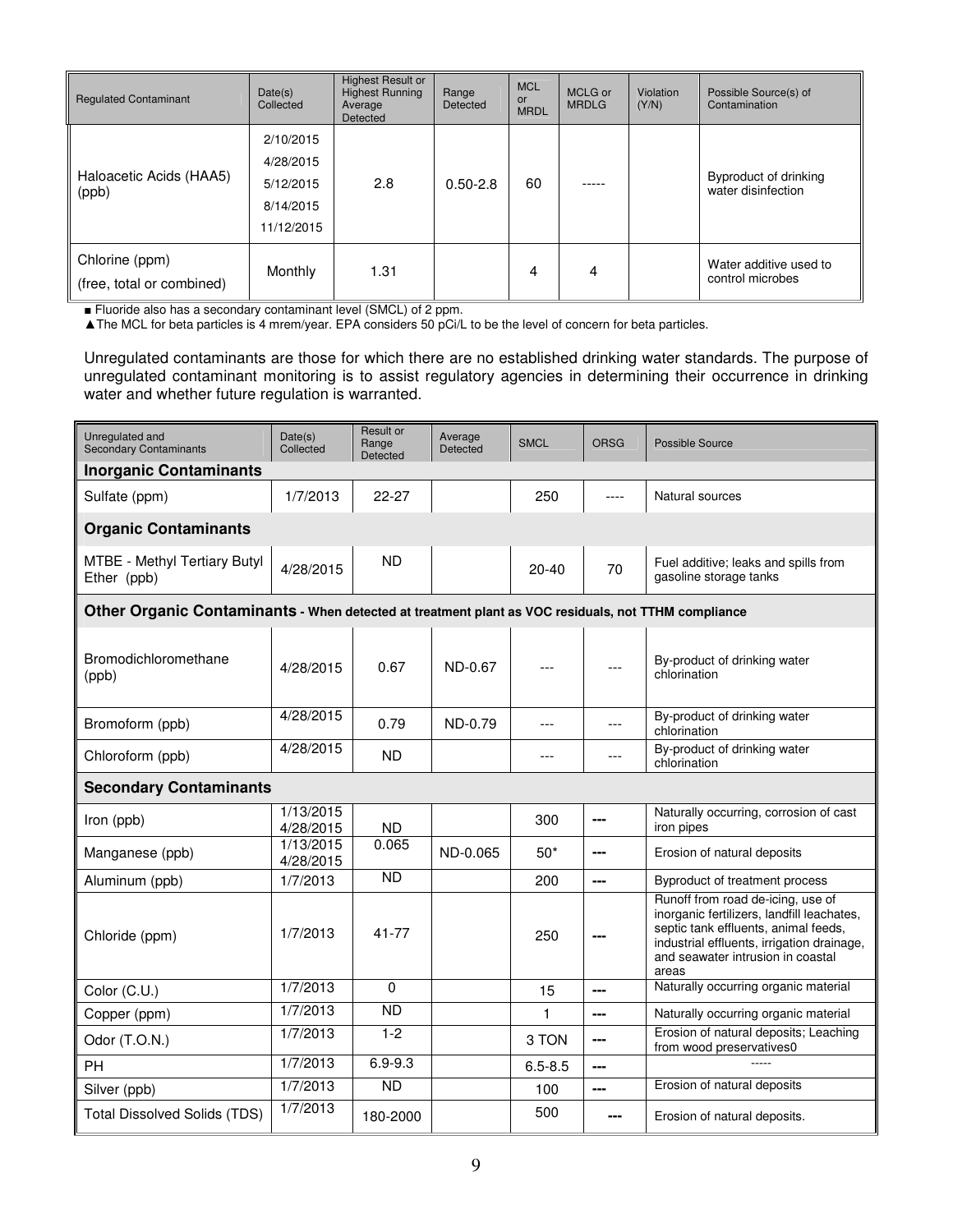| Unregulated and<br>Secondary Contaminants | Date(s)<br>Collected | Result or<br>Range<br>Detected | Average<br>Detected | <b>SMCL</b> | <b>ORSG</b> | Possible Source                                                  |
|-------------------------------------------|----------------------|--------------------------------|---------------------|-------------|-------------|------------------------------------------------------------------|
| (ppm)                                     |                      |                                |                     |             |             |                                                                  |
| Zinc (ppm)                                | 1/7/2013             | $0.0040 -$<br>0.18             |                     | ხ           | ---         | Erosion of natural deposits, leaching<br>from plumbing materials |

\* The EPA has established a lifetime health advisory (HA) value of 300 ppb for manganese to protect against concerns of potential neurological effects, and a one-day and 10-day HA of 1000 ppb for acute exposure.

# **6. COMPLIANCE WITH DRINKING WATER REGS**

### **Does My Drinking Water Meet Current Health Standards?**

We are committed to providing you with the best water quality available. We collected all samples during 2015 at the required times and dates as set by MassDEP. Lead and copper samples tested were within USEPA guidelines.

Samples analyzed for Total Trihalomethanes (THM's) and Haloacetic Acids (HAA's) were taken at required dates and times and analyses indicated our water quality was within required state and federal parameters.

Samples taken and tested for Microscopic Particulates were obtained in April 2015 from Well #5 (06G), Rawson Street Well. The analysis of the well water for Microscopic Particulates indicated a low Rick rating for the subject well water and therefore the well is not under the influence of surface water.

#### **Health Effects Statements ……..**

Total Coliform: Coliforms are bacteria that are naturally present in the environment and are used as an indicator that other potentially harmful bacteria may be present. Coliform bacteria were detected in one water system sample. However, retesting from upstream and downstream residences along with a retest of water from the test site was all negative.

Some people who drink water containing arsenic in excess of the MCL over many years could experience damage to their skin or experience problems with their circulatory system. It is also possible that there would be an increased risk of getting cancer. We remove arsenic from our well water to undetectable limits.

## **7. EDUCATIONAL INFORMATON**

## **Do I Need To Be Concerned About Certain Contaminants Detected In My Water?**

If present, elevated levels of lead can cause serious health problems, especially for pregnant women and young children. Lead in drinking water is primarily from materials and components associated with service lines and home plumbing. Leicester Water Supply District is responsible for providing high quality drinking water, but cannot control the variety of materials used in plumbing components. When your water has been sitting for several hours, you can minimize the potential for lead exposure by flushing your tap for 30 seconds to 2 minutes before using water for drinking or cooking. If you are concerned about lead in your water, you may wish to have your water tested. Information on lead in drinking water, testing methods, and steps you can take to minimize exposure is available from the Safe Drinking Water Hotline or at http://www.epa.gov/safewater/lead.

# **8. ADDITIONAL INFORMATION**

Preventing backflow is an important part of maintaining a healthy water supply. The Leicester Water Supply District's water distribution system is designed to carry water from each water treatment plant to the consumer. Cross connections, or connections between potable water in the distribution system to any non-potable water, can exist. These connections make the water distribution system susceptible to backflow. This results in a reversal of water flow from its intended direction. In other words, non-potable water could be introduced into the distribution system.